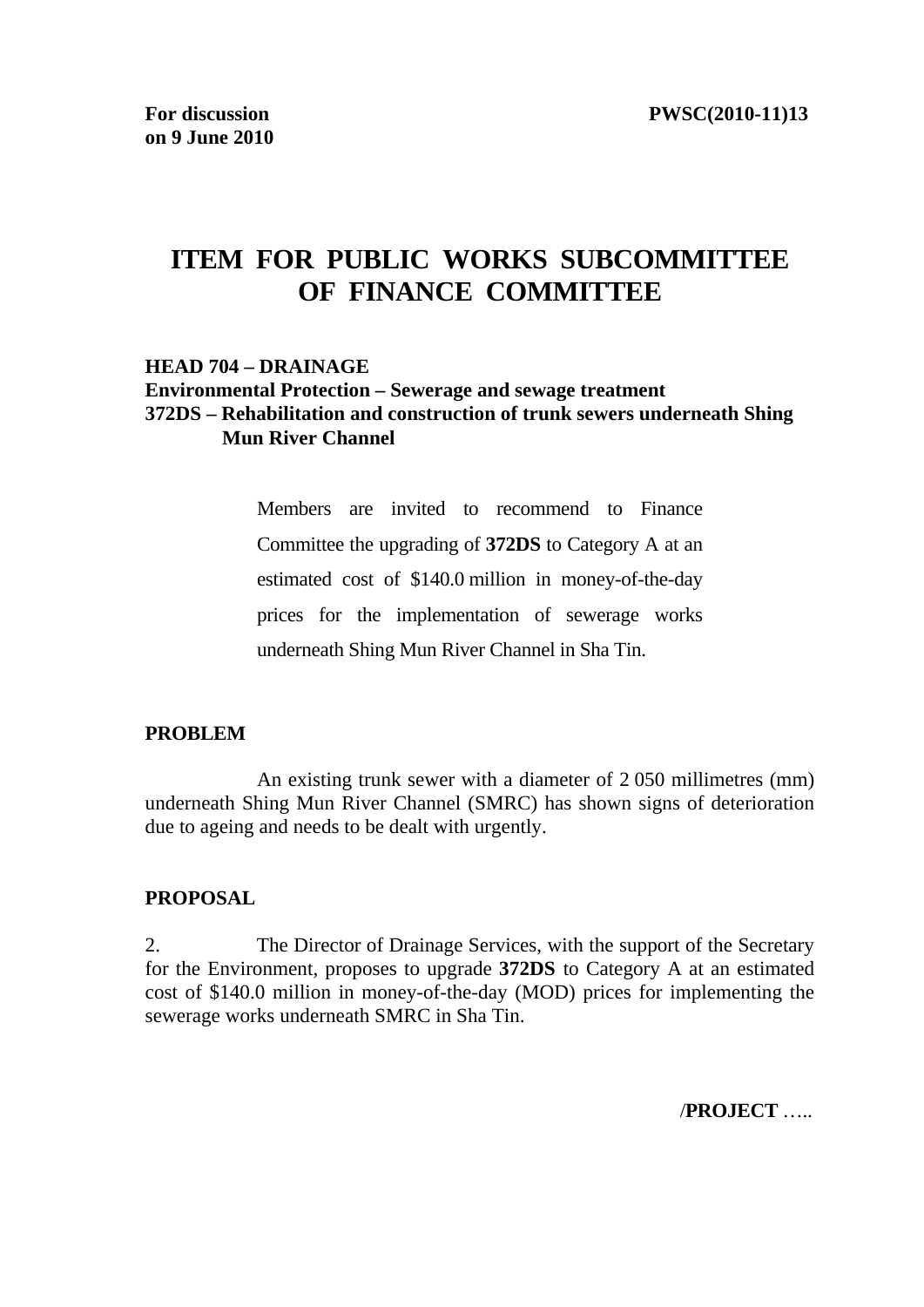## **PROJECT SCOPE AND NATURE**

- (a) construction of about 250 metres (m) of a twin pipe trunk sewer underneath SMRC with a diameter of 1 500 mm for each pipe;
- (b) subsequent rehabilitation of about 250 m of an existing gravity trunk sewer underneath SMRC with a diameter of 2 050 mm; and
- (c) ancillary works.

A location plan showing the proposed works is at Enclosure 1.

4. Subject to the approval of the Finance Committee, we plan to commence construction of the twin pipe trunk sewer in December 2010 for completion in December 2013. Rehabilitation of the existing trunk sewer will commence soon after full commissioning of its duplicate for completion in November 2015.

## **JUSTIFICATION**

1

5. At present, the sewage collected from the south-eastern part of Sha  $\text{Tin}^1$  is conveyed across the river channel to the Sha Tin sewage treatment works via a trunk sewer near Sha Tin Road. The trunk sewer, with a diameter of 2-050 mm, has been in continuous service for decades since it was laid underneath the river channel during the development of Sha Tin New Town in the late 1970s. It is being fully utilised as a result of significant population growth in the region.

 $/6.$  …

<sup>3.</sup> The scope of works under **372DS** comprises –

The areas covered include A Kung Kok, Shek Mun, Siu Lek Yuen, Yuen Chau Kok, Sha Tin Wai and Tai Wai with a population of around 300 000.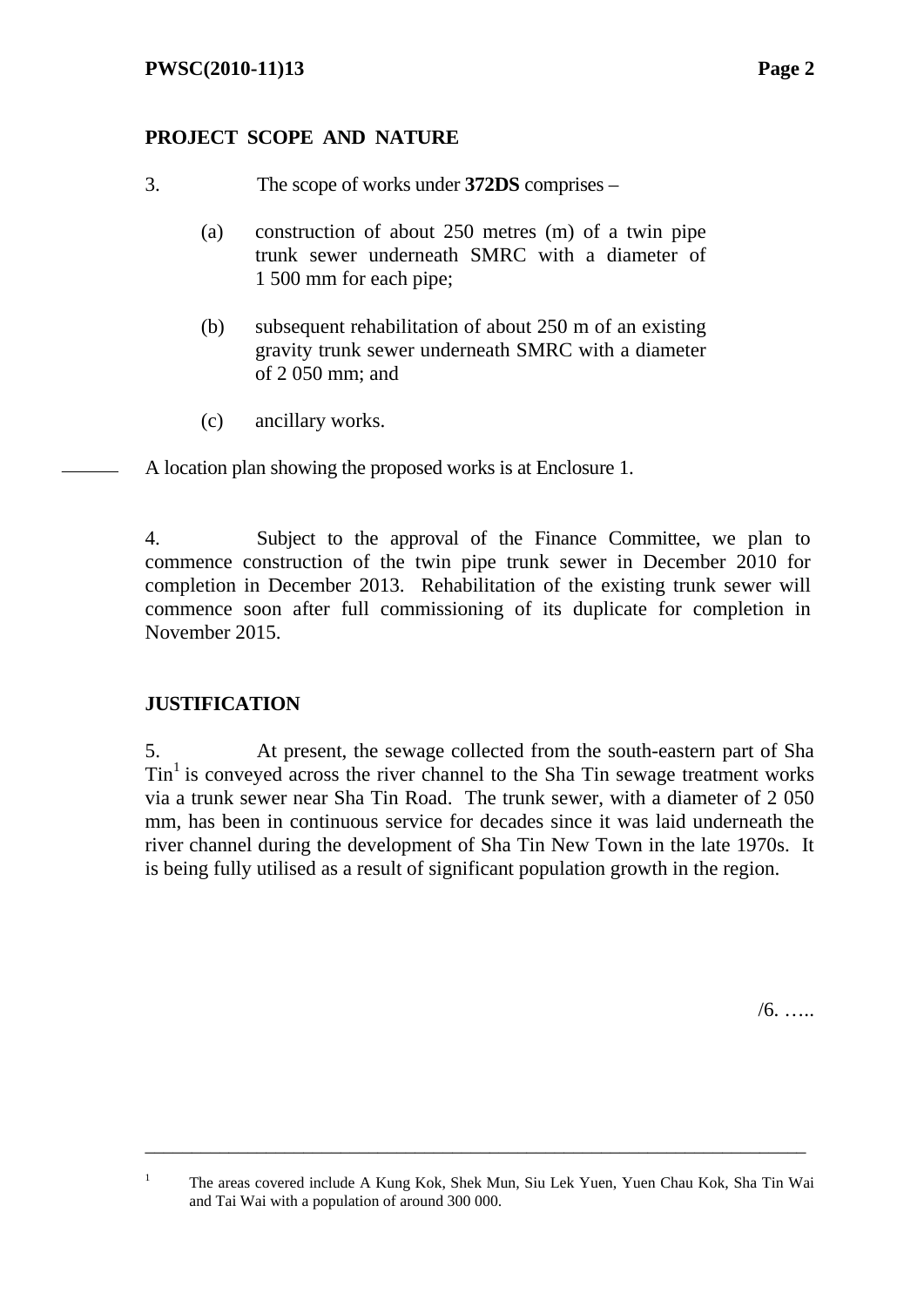6. Closing down the trunk sewer for routine inspection and rehabilitation is currently impractical as it is the only sewer conveying sewage collected from the south-eastern part of Sha Tin across the SMRC to Sha Tin sewage treatment works and is in full flow condition round the clock. Recent inspections of the sewerage in Sha Tin District nevertheless indicate early signs of structural deterioration in many sewers laid in around the same period<sup>2</sup>. It is therefore likely that the trunk sewer underneath SMRC is also in a deteriorating condition with a growing risk of structural failure unless intensive rehabilitation works are carried out. Given the vast volume of sewage handled by the trunk sewer, measure applicable in other cases (such as temporary diversion of the sewage flow from a trunk sewer to adjacent sewers so as to allow comprehensive structural integrity check and rehabilitation works to be carried out for the trunk sewer) is considered technically infeasible.

7. We therefore propose to provide a duplicate trunk sewer to permanently overcome the technical constraints identified above. The proposed duplicate trunk sewer will be aligned in parallel to the existing trunk sewer and laid underneath SMRC using trenchless construction method<sup>3</sup>. It will adopt twin pipe configuration for more flexible operation to accommodate routine inspection and maintenance works of either pipe during low flow period. We will commence rehabilitation of the existing trunk sewer soon after full commissioning of its duplicate, which will receive all the diverted sewage flows throughout the rehabilitation.

8. Upon installation of the duplicate sewer and rehabilitation of the existing sewer by November 2015, it will become technically feasible to operate both trunk sewers independently for performing routine inspection, maintenance and emergency repairs whenever necessary. This will prolong the service lives of both trunk sewers and safeguard the overall reliability of the sewerage system.

## **FINANCIAL IMPLICATIONS**

9. We estimate the capital cost of the proposed works to be \$140.0 million in MOD prices (please see paragraph 10 below), broken down as follows **–** 

 $/(a)$  …

<sup>2</sup> In some cases, we have to replace the sewers, or provide duplicate sewers to enable rehabilitation works to be carried out for the existing trunk sewers.

<sup>3</sup> The main benefit of using trenchless method is that there will be no excavation and backfilling of the river bed. Interferences with the water quality and public enjoyment of SMRC (including water sports) during the construction stage will be minimised.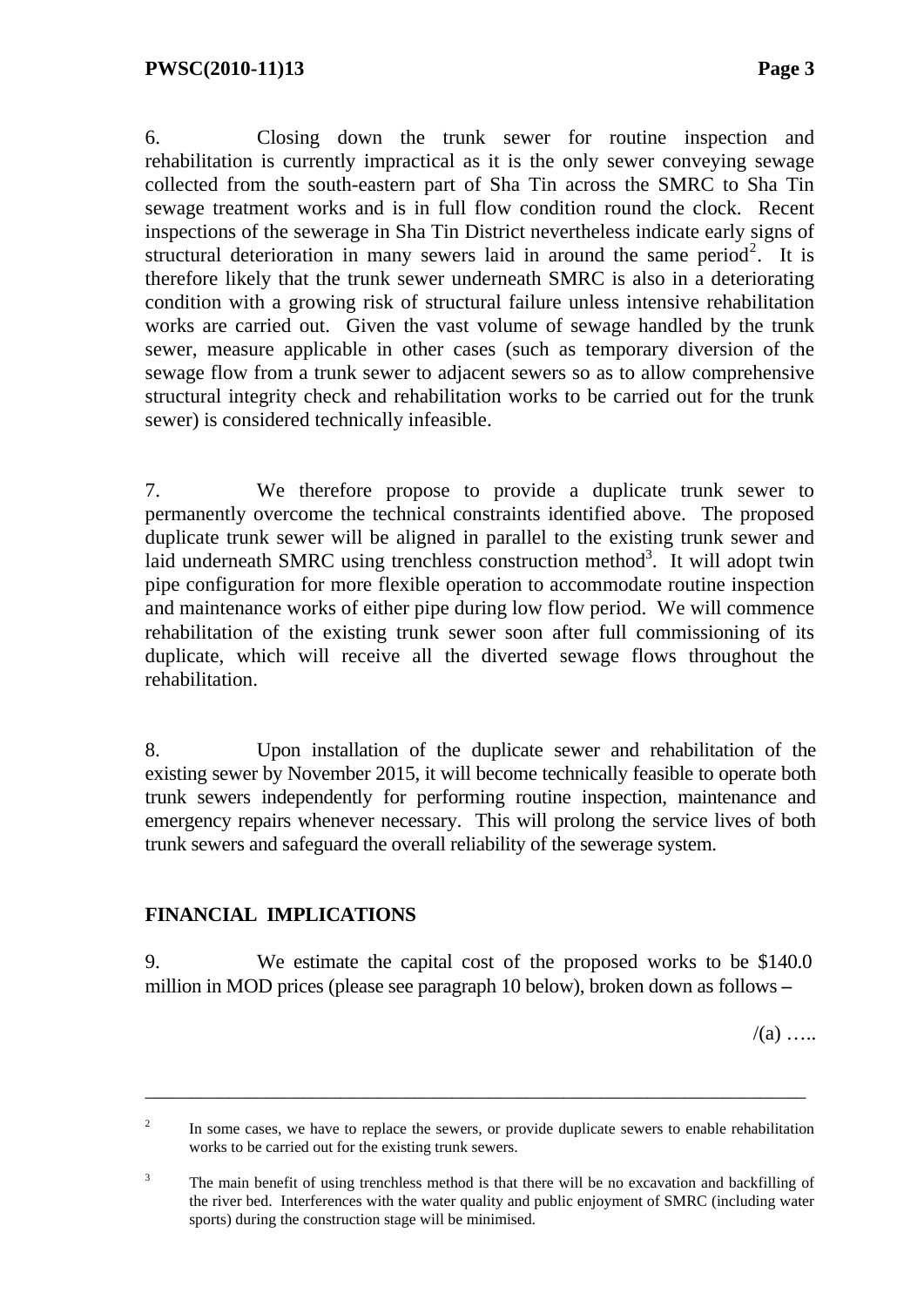## **\$ million**

| (a) | Construction of new trunk sewer           | 63.0  |                     |
|-----|-------------------------------------------|-------|---------------------|
| (b) | Rehabilitation of existing trunk<br>sewer | 33.0  |                     |
| (c) | Ancillary works                           | 7.0   |                     |
| (d) | Environmental mitigation measures         | 6.0   |                     |
| (e) | Contingencies                             | 11.0  |                     |
|     | Sub-total                                 |       | 120.0 (in September |
| (f) | Provision for price adjustment            | 20.0  | 2009 prices)        |
|     | Total                                     | 140.0 | (in MOD prices)     |

10. Subject to approval, we will phase the expenditure as follows –

| Year          | \$ million<br>(Sept 2009) | <b>Price</b><br>adjustment<br>factor | \$ million<br>(MOD) |
|---------------|---------------------------|--------------------------------------|---------------------|
| $2010 - 2011$ | 3.0                       | 1.02700                              | 3.1                 |
| $2011 - 2012$ | 20.0                      | 1.06551                              | 21.3                |
| $2012 - 2013$ | 25.0                      | 1.10813                              | 27.7                |
| $2013 - 2014$ | 22.0                      | 1.15246                              | 25.4                |
| $2014 - 2015$ | 20.0                      | 1.19856                              | 24.0                |
| $2015 - 2016$ | 15.0                      | 1.24650                              | 18.7                |
| $2016 - 2017$ | 8.0                       | 1.29636                              | 10.4                |
| $2017 - 2018$ | 7.0                       | 1.34821                              | 9.4                 |
|               | 120.0                     |                                      | 140.0               |

/11. …..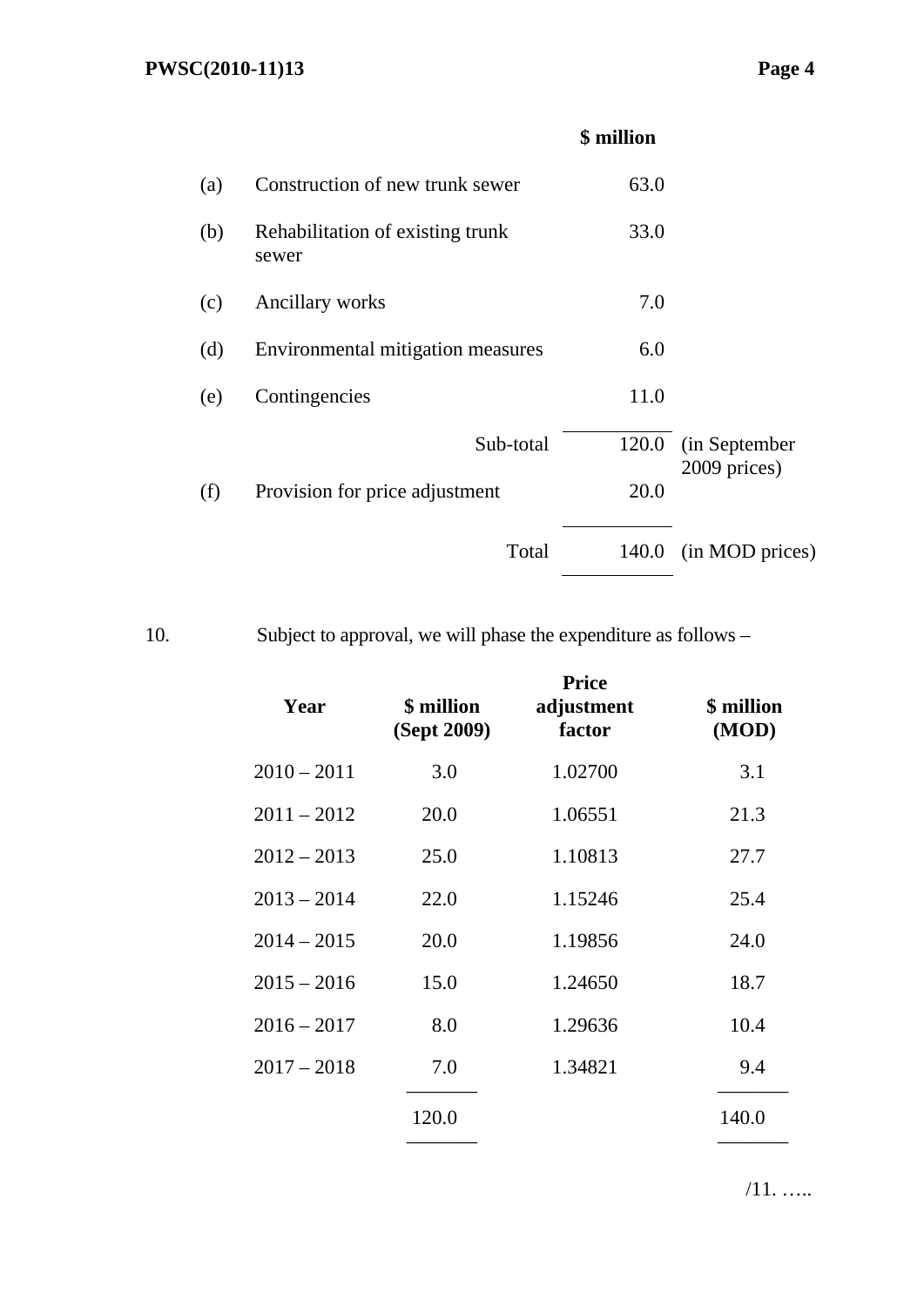11. We have derived the MOD estimate on the basis of the Government's latest forecasts of the trend rate of change in the prices of public sector building and construction output for the period from 2010 to 2018. We will implement the proposed trunk sewers and rehabilitation works under two civil engineering works contracts. We will tender the works as re-measurement contracts because of the uncertainties of underground utilities and the conditions of existing trunk sewer and hence the volume of works to be involved. The contracts will provide for price adjustment.

12. We estimate the additional annual recurrent expenditure arising from the proposed works to be \$58,000. Based on the current level of expenditure on operation and day-to-day maintenance of sewerage facilities, the proposed works will lead to an immaterial increase in the recurrent cost of providing sewage services. Nevertheless, the additional recurrent expenditure will be taken into consideration when determining the sewage charges in future.

## **PUBLIC CONSULTATION**

13. We consulted the Development and Housing Committee of Sha Tin District Council on 29 October 2009. The Committee supported the proposed works.

14. We consulted the Legislative Council Panel on Environmental Affairs on 24 May 2010 on the proposed works. Members raised no objection to our plan to submit the proposal to the Public Works Subcommittee.

## **ENVIRONMENTAL IMPLICATIONS**

15. The project is not a designated project under the Environmental Impact Assessment Ordinance (Cap. 499). We completed a Preliminary Environmental Review (PER) for the construction of the proposed trunk sewers and ancillary works in February 2009. The PER concluded that there is no insurmountable environmental impacts and the project has very little potential for giving rise to adverse environmental impacts.

 $/16.$  …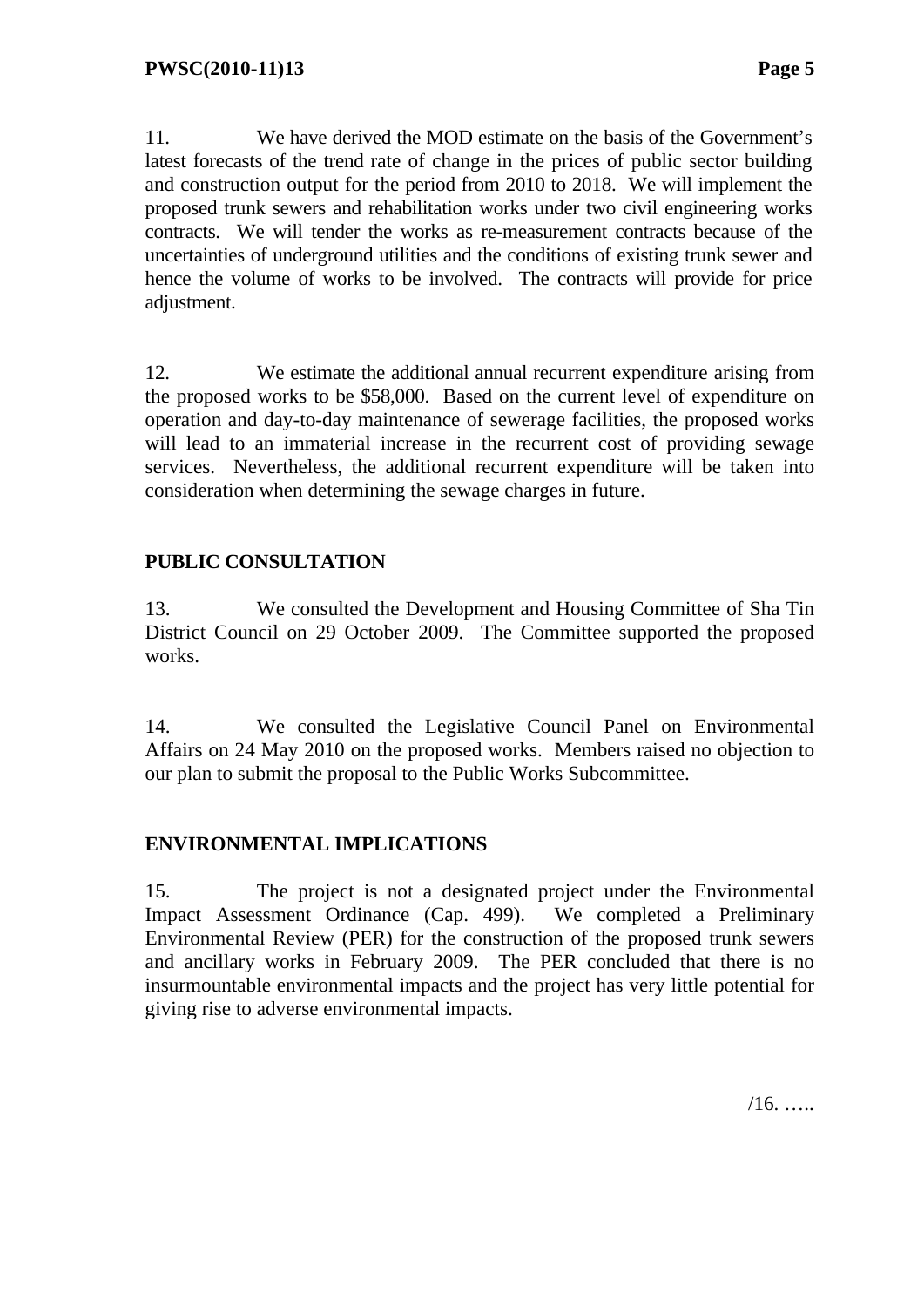16. For short-term impacts during construction, we will control noise, dust and site run-off to levels to within established standards and guidelines through implementation of mitigation measures, such as temporary noise barriers and quieter construction plant to reduce noise generation, water-spraying to reduce dust emission, and strict control over diversion of site run-off. We will also carry out regular site inspections to ensure that these recommended mitigation measures and good site practices are properly implemented. We have included in paragraph 9(d) a sum of \$6.0 million (in September 2009 prices) in the project estimate for implementation of the environmental mitigation measures.

17. We have considered in the planning and design stages ways to reduce the generation of construction waste where possible, including adoption of trenchless construction method to minimise the extent of excavation and to avoid as far as practicable demolition of existing structures. In addition, we will require the contractor to reuse inert construction waste (e.g. excavated soil) on site or in other suitable construction sites as far as possible, in order to minimise the disposal of inert construction waste at public fill reception facilities<sup>4</sup>. We will encourage the contractor to maximise the use of recycled or recyclable inert construction waste, as well as the use of non-timber formwork to further minimise the generation of construction waste.

18. We will also require the contractor to submit for approval a plan setting out the waste management measures, which will include appropriate mitigation means to avoid, reduce, reuse and recycle inert construction waste. We will ensure that the day-to-day operations on site comply with the approved plan. We will require the contractor to separate the inert portion from non-inert construction waste on site for disposal at appropriate facilities. We will control the disposal of inert construction waste and non-inert construction waste at public fill reception facilities and landfills respectively through a trip-ticket system.

19. We estimate that the project will generate in total about 11 255 tonnes of construction waste. Of these, we will reuse about 6 700 tonnes (59.5%) on site and deliver 4 480 tonnes (39.8%) of inert construction waste to public fill reception facilities for subsequent reuse. We will dispose of the remaining 75 tonnes (0.7%) of non-inert construction waste at landfills. The total cost for

/accommodating …..

4 Public fill reception facilities are specified in Schedule 4 of the Waste Disposal (Charges for Disposal of Construction Waste) Regulation. Disposal of inert construction waste in public fill reception facilities requires a licence issued by the Director of Civil Engineering and Development.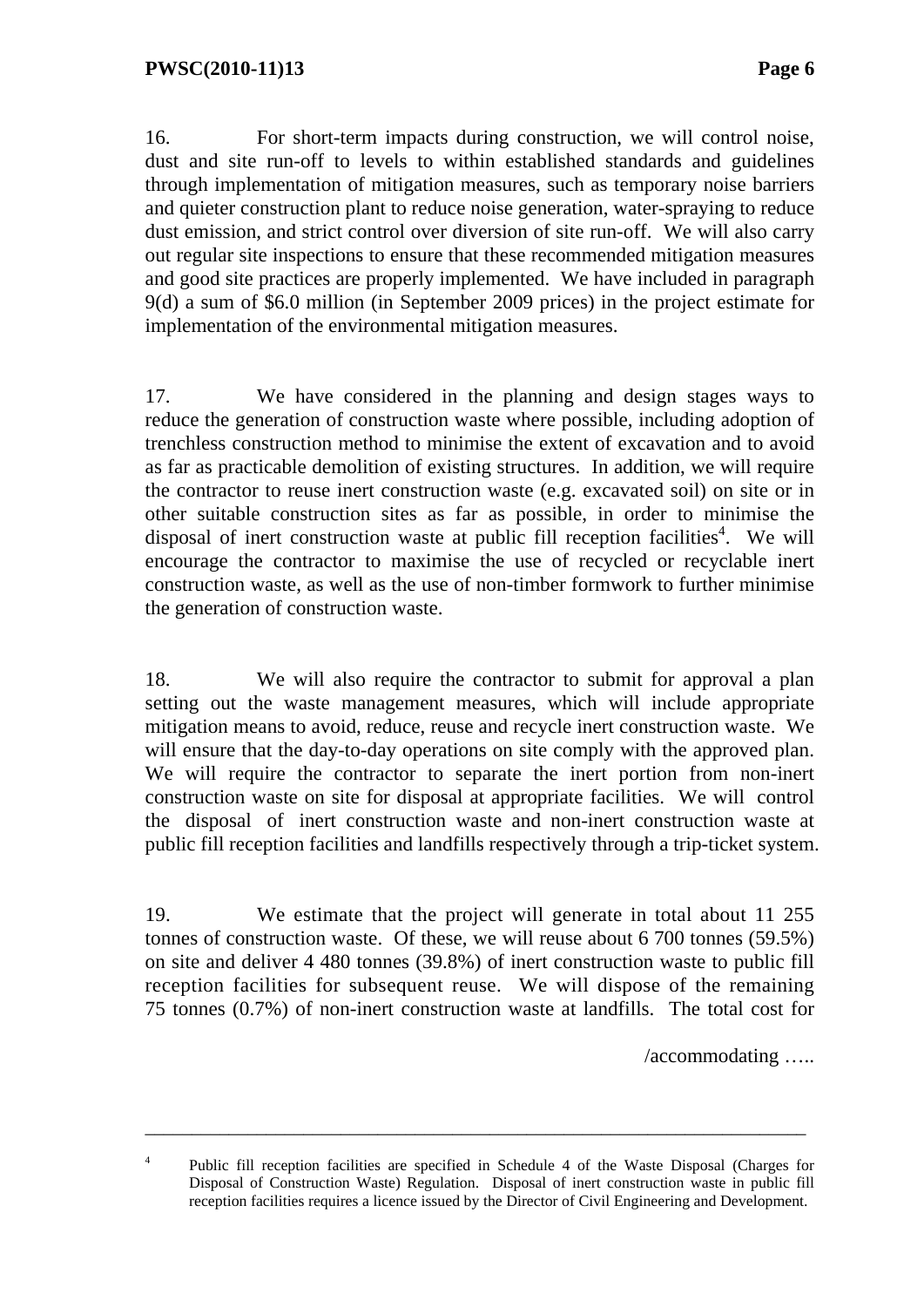accommodating construction waste at public fill reception facilities and landfill sites is estimated to be about \$130,000 for this project (based on a unit cost of \$27 per tonne for disposal at public fill reception facilities and \$125 per tonne<sup>5</sup> at landfills.)

## **HERITAGE IMPLICATIONS**

20. The proposed works will not affect any heritage site, i.e. all declared monuments, proposed monuments, graded historic sites/buildings, sites of archaeological interest and Government historic sites identified by the Antiquities and Monuments Office.

## **LAND ACQUISITION**

21. The proposed works do not require any land acquisition.

#### **BACKGROUND INFORMATION**

22. The sewerage network in Sha Tin has been developed since the 1970s. Sewage generated from the south-eastern part of Sha Tin area is conveyed to the Sha Tin sewage pumping station via the 2 050-mm diameter trunk sewer underneath SMRC for pumping to the Sha Tin sewage treatment works for treatment and discharge. This river-crossing trunk sewer serves a population of about 300 000, almost half of the total population of Sha Tin.

23. In April 2008, we commissioned a consultancy study to investigate the feasibility of providing additional trunk sewers underneath SMRC with a view to enhancing the overall reliability of the sewerage system in Sha Tin. Detailed design of the proposed works then commenced in October 2009 upon the upgrading of **372DS** to Category B. The total estimated cost of the consultancy is \$1.8 million in MOD prices. We charged the amount to block allocation **Subhead 4100DX** "Drainage works, studies and investigations for items in Category D of the Public Works Programme". We have substantially completed the detailed design of the proposed works.

 $/24$ . ….

<sup>5</sup> The estimate has taken into account the cost of developing, operating and restoring the landfills after they are filled and the aftercare required. It does not include the land opportunity cost for existing landfill sites (which is estimated at \$90 per  $m<sup>3</sup>$ ), nor the cost to provide new landfills (which is likely to be more expensive) when the existing ones are filled.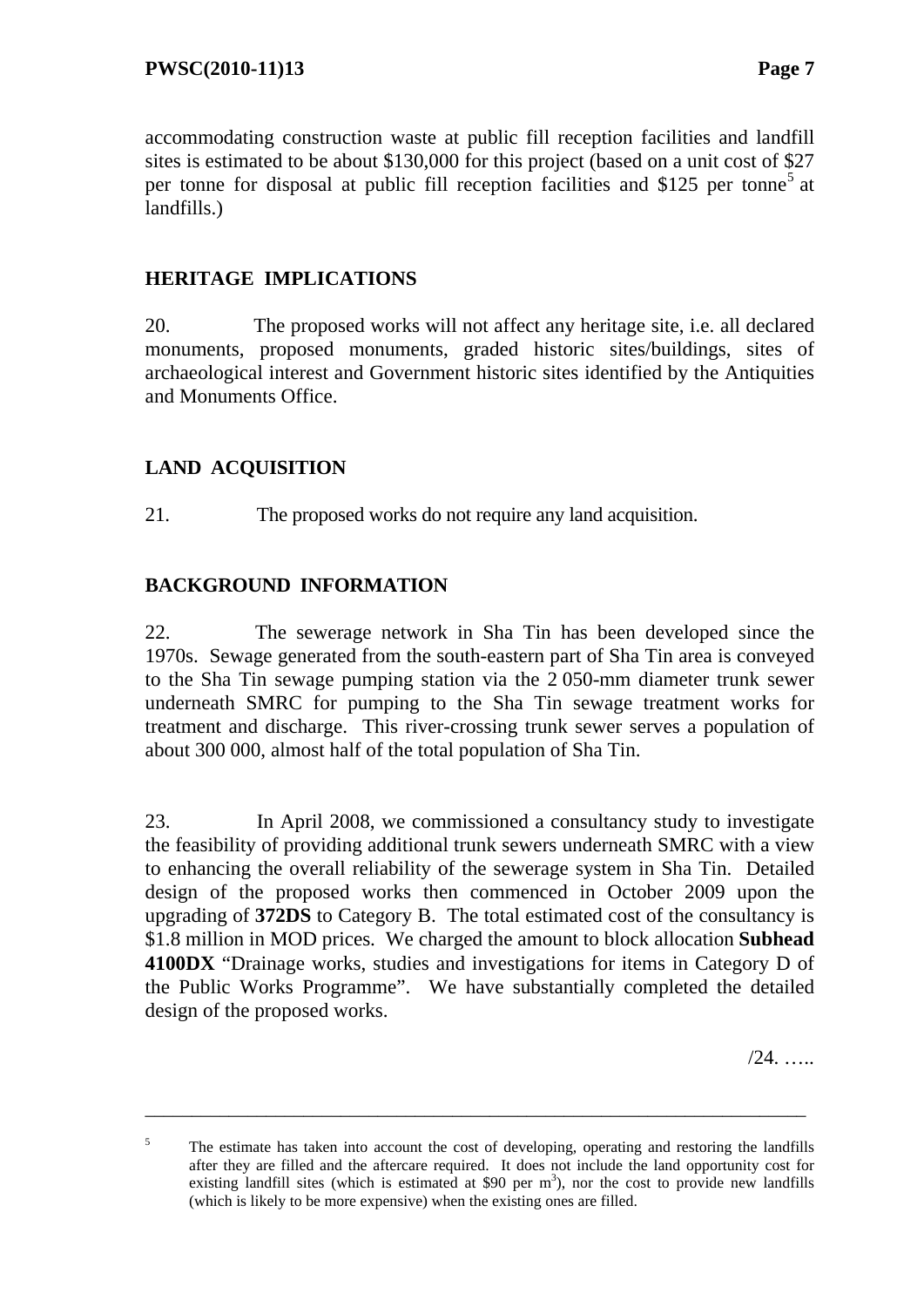24. We will deploy in-house resources to supervise the proposed works.

25. Of the 143 trees within the project boundary, 137 trees will be preserved. The proposed works will involve felling of six trees. All trees to be removed are not important trees<sup>6</sup>. We will incorporate a proposal of planting 22 trees as part of the project.

26. We estimate that the proposed works will create about 75 jobs (65 for labourers and another ten for professional/technical staff) providing a total employment of 2 100 man-months.

---------------------------------------

Environment Bureau June 2010

<sup>6</sup> "Important trees" refer to trees on the Register of Old and Valuable Trees, or any other trees that meet one or more of the following criteria –

- (a) trees of 100 years old or above;
- (b) trees of cultural, historical or memorable significance e.g. Fung Shui trees, trees as landmark of monastery or heritage monument, and trees in memory of an important person or event;
- (c) trees of precious or rare species;
- (d) trees of outstanding form (taking account of overall tree size, shape and any special features) e.g. trees with curtain like aerial roots, trees growing in unusual habitat; or
- (e) trees with trunk diameter equal or exceeding 1.0 m (measured at 1.3 m above ground level), or with height/canopy spread equal or exceeding 25 m.